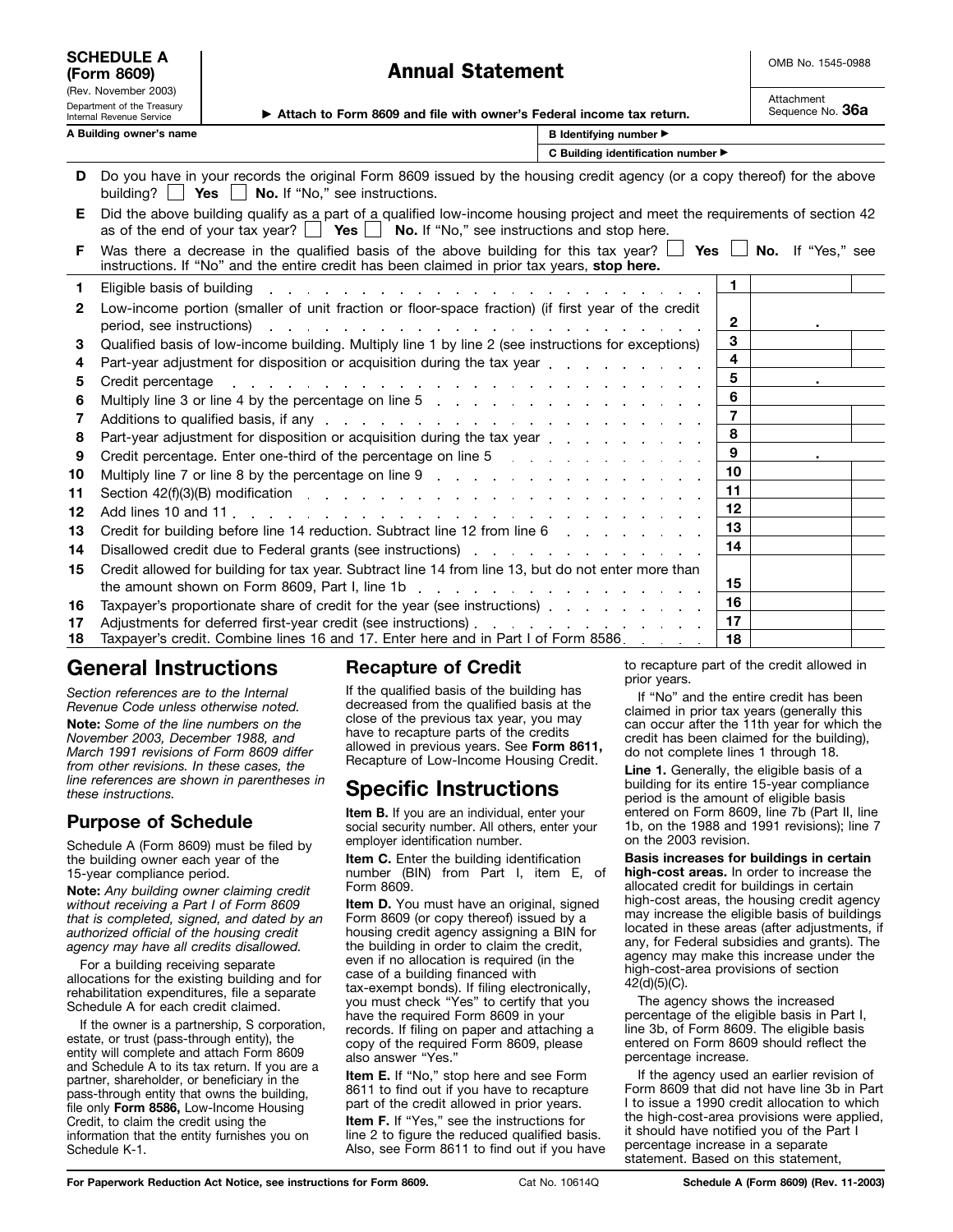increase the eligible basis of the building reported in Part II of the Form 8609 you file.

**Note:** *This increase cannot cause the credit on line 15 of Schedule A to exceed the credit amount allocated on line 1b, Part I, of Form 8609.*

**Basis reductions.** The amount of eligible basis entered on Form 8609 does not include the cost of land, the amount of any Federal grant received for the building during the first year of the credit period, or any portion of a building's adjusted basis for which an election was made prior to November 5, 1990, under section 167(k). Do not reduce the eligible basis on line 1 of Schedule A by the amounts of any Federal grants received after the first year of the credit period. The calculation for line 14 of Schedule A will reduce the credit by the amount of any Federal grants received during the compliance period that did not reduce the eligible basis during the first year of the credit period.

For more details on determining eligible basis, see the instructions for Form 8609, line 7b (Part II, line 1b, on the 1988 and 1991 revisions; line 7 on the 2003 revision).

**Line 2.** Only the portion of the basis on line 1 attributable to the low-income rental units in the building at the close of the tax year qualifies for the credit. This is the **smaller** of **(a)** the fractional amount of low-income units to all residential rental units (the "unit fraction") or **(b)** the fractional amount of floor space of the low-income units to the floor space of all residential rental units (the "floor space fraction"). This fraction must be shown on line 2 as a decimal carried out to at least four places (e.g.,  $5\frac{0}{100}$  = .5000). Low-income units are units occupied by qualifying tenants, while residential rental units are all units, whether or not occupied.

Generally, a unit is not treated as a lowincome unit unless it is suitable for occupancy and is used other than on a transient basis. Section 42(i)(3) provides for certain exceptions (e.g., units that provide transitional housing for the homeless may qualify as low-income units). See section 42(i)(3) for more details.

If you dispose of the building, or your entire interest in the building, before the close of the tax year, the low-income portion must be determined on the date you disposed of the building. If you dispose of less than your entire interest in the building, the low-income portion must be determined at the close of the tax year. **First-year modified percentage.** For the first year of the credit period, you must use a modified percentage on line 2 to reflect the average portion of a 12-month period that the units in a building were occupied by low-income individuals. Find the low-income portion as of the end of each **full** month that the building was in service during the year. Add these percentages together and divide by 12. Enter the result on line 2. For example, if a building was in service for the last 3 full months of your tax year, and was half occupied by low-income tenants as of the end of each of those 3 months, then assuming the smaller fractional amount was the unit

fraction, you would enter .1250 on line 2  $(i.e., [.5 + .5 + .5] \div 12 = .1250).$ 

This first year adjustment does not affect the amount of qualified basis on which the credit is claimed in the next 9 tax years. In general, the credit is claimed in those years by reference to the qualified basis at the close of each tax year.

Because the first year credit is not determined solely by reference to the qualified basis at the close of the year, any reduction in credit resulting from the application of the first year adjustment may be claimed in the 11th year. See the instructions for line 17 on page 4.

Line 3. Generally, multiply line 1 by line 2 to figure the portion of the eligible basis of the building attributable to the low-income residential rental units.

**Imputed qualified basis of zero.** However, the qualified basis of the building (line 3) is zero if any of the following conditions apply.

**1.** The minimum set-aside requirement elected for the project on Form 8609, line 10c (Part II, line 5c, on the earlier revisions), is not met.

**2.** The deep-rent-skewed test (15-40 Test) elected for the project on Form 8609, line 10d (Part II, line 5c, on the 1988 revision; Part II, line 5d, on the 1991 revision), is violated. The 15-40 Test is not an additional test for satisfying the minimum set-aside requirements of section 42(g). The 15-40 Test is an election that relates to the determination of a low-income tenant's income. If this test is elected, at least 15% of all low-income units in the project must be occupied at all times during the compliance period by tenants whose income is 40% or less of the area median gross income.

**3.** You disposed of the building or your entire interest therein during the tax year. If you did not post a bond or pledge securities under section 42(j)(6), in addition to using an imputed basis of zero on line 3, you may have to recapture a portion of credits previously taken. File Form 8611 to figure and report the recapture amount. This paragraph affects only those taxpayers who dispose of the building or their entire interest therein. Those acquiring the building (or any interest therein) are not affected and, if the minimum set-aside requirements are otherwise satisfied, they may take a credit for the fraction of the year the building is owned by them, regardless of whether or not the seller posted a bond or pledged securities.

**4.** This is the 12th or later year of the compliance period, and the entire credit has been claimed in prior years.

**Note:** *If the qualified basis of the building is zero, or if the building has an imputed qualified basis of zero, you may not claim a credit for the building for the tax year. You must enter zero on lines 3 and 16, and skip lines 4 through 15, 17, and 18.*

**At-risk limitation for individuals and closely held corporations.** The basis of property may be limited if you borrowed against the property and are protected against loss, or if you borrowed money from a person who has other than a

creditor interest in the property. See section 42(k).

**Line 4.** If you disposed of a building or your entire interest therein during the tax year and you posted a bond or pledged securities under section 42(j)(6), you may claim a credit based only on the number of months during the tax year for which you owned the building or an interest therein. Similarly, if you previously had no interest in the building, but you acquired the building or an interest therein during the tax year, you may claim a credit based only on the number of months during the tax year for which you owned the building or an interest therein.

If the building is owned by a pass-through entity, the entity does not need to make any adjustment on line 4, unless the entity either disposes of the building or its entire interest therein, or acquires the building or an interest therein during the tax year (and the entity previously had no interest in the building). Do not make an adjustment on line 4 for changes in the interests of the members of the pass-through entity during the tax year. Instead, the entity must reflect these changes in the amount of credit it passes through to its members.

The owner who has owned the building for the longest period during the month in which the change in ownership occurs is deemed to have owned the building for that month. If the seller and new owner have owned the building for the same amount of time during the month of disposition, the seller is deemed to have owned the building for that month.

If you owned the building, or an interest therein, for the entire year (i.e., the full 12 months in your tax year), enter zero on line 4 and go to line 5. If, for a portion of the tax year, you had no ownership interest in the building, multiply the qualified basis on line 3 by a fraction, the numerator of which is the number of months during the tax year that you owned the building and the denominator of which is 12 (e.g., if line 3 is \$100,000 and the building was owned for 9 months, then line 4 would be \$75,000  $(9/12 \times $100,000)$ . Enter the result on line 4.

**Note:** *Upon a change of ownership, the seller must give the new owner a copy of Form 8609 with Parts I and II completed. The buyer and seller must retain copies of Form 8609 for recordkeeping purposes. The new owner must follow the Schedule A instructions and the instructions for Form 8609 to claim any credits.*

**Line 5.** If the agency has made an allocation on Form 8609, enter on line 5 the credit percentage shown on Form 8609, Part I, line 2. This percentage must be shown on line 5 as a decimal carried out to at least four places (e.g., 8.13% would be shown on line 5 as .0813).

**Note:** *If you were allocated a 70% present value credit percentage for a building that was not federally subsidized and the building later receives a Federal subsidy, your credit percentage is reduced to the 30% present value credit that was in effect during the month the building was placed in service or for the month elected under*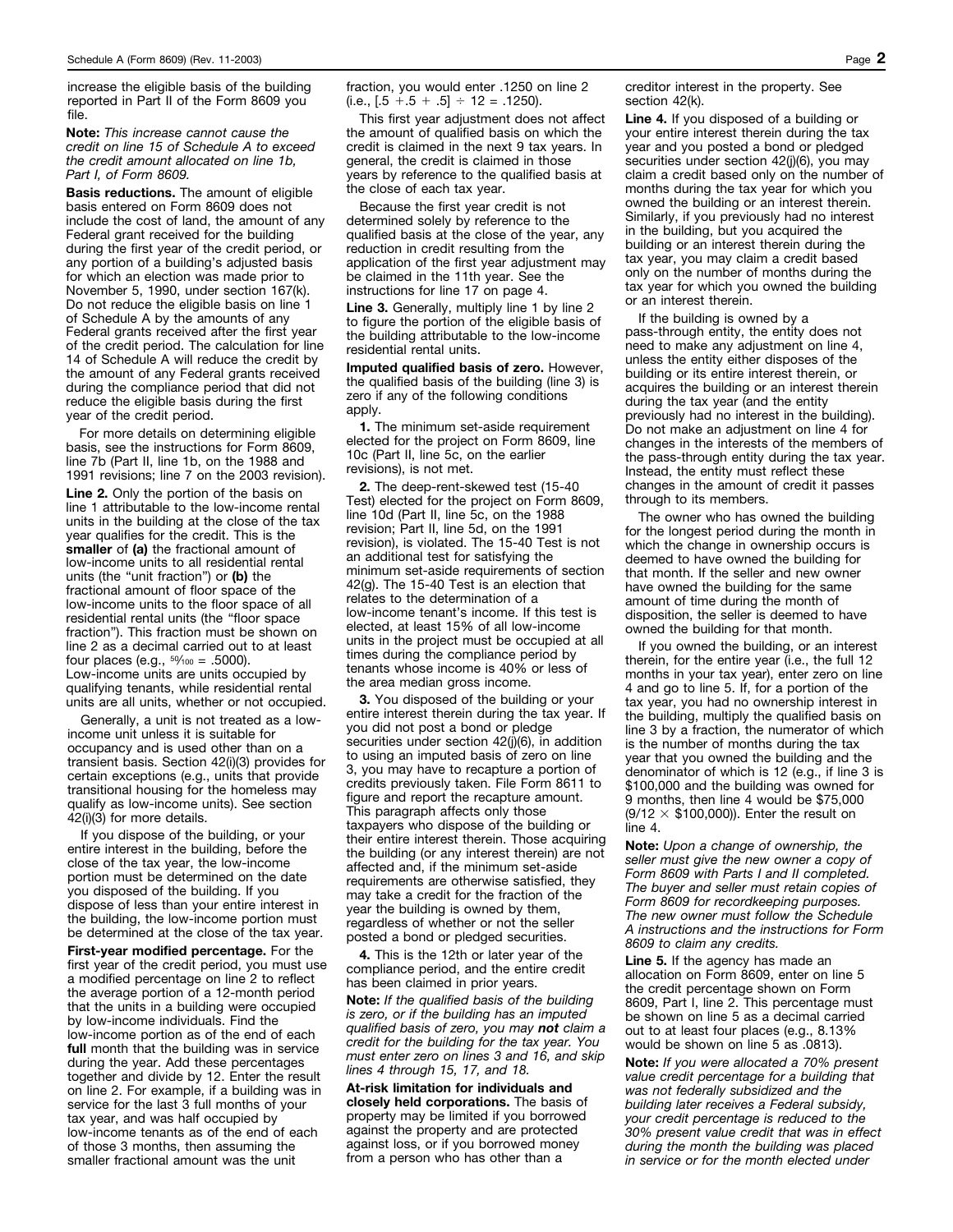*section 42(b)(2)(A)(ii), whichever applies. The 30% present value credit applies to the building for the year the Federal subsidy was received and for the remainder of the compliance period, whether or not the Federal subsidy is repaid. See section 42(i)(2).*

**Line 6.** If you owned the building, or had an interest therein, for the entire tax year, multiply line 3 by line 5. If you had no ownership interest in the building for a portion of the tax year, multiply line 4 by line 5.

#### **Lines 7 Through 12**

If you are **not** claiming a credit for additions to qualified basis on line 7, skip lines 7 through 12 and go to line 13.



*You may claim a credit for an addition to qualified basis only if credit amounts have been allocated by the housing credit agency to cover these additions.*

**Line 7.** An addition to qualified basis results when there is an increase in the number of low-income units or an increase in the floor space of the low-income units over that which existed at the close of the first year of the credit period (before application of the modified percentage calculation). Credits for an addition to qualified basis are claimed at the reduced credit percentage of two-thirds of the credit percentage (expressed as a decimal carried out to at least four places) on line 5 through the end of the 15-year compliance period.

If you are claiming a credit for additions to qualified basis, you must subtract the original qualified basis of the building at the close of the first year of the credit period (see Form 8609, line 8a (Part II, line 2a, on the 1988 and 1991 revisions)) from the building's qualified basis entered on line 3 of Schedule A. Enter the result on line 7. If the result is zero or less, skip lines 8 through 12 and enter the credit from line 6 on line 13.

**Line 8.** Similar to the instructions for line 4, if you disposed of a building or your entire interest therein during the tax year and you posted a bond or pledged securities, your credit for the year is adjusted to reflect the number of months during the tax year that you owned the building or an interest therein. Similarly, if you previously had no interest in the building, but you acquired the building or an interest therein during the tax year, your credit for the year is adjusted to reflect the number of months during the tax year you owned the building or an interest therein.

If the building is owned by a pass-through entity, the entity does not need to make any adjustment on line 8, unless the entity either **(a)** disposes of the building or its entire interest therein or **(b)** acquires the building or an interest therein during the tax year (and the entity previously had no interest in the building). Do not make an adjustment on line 8 for changes in the interests of the members of the pass-through entity during the tax year. Instead, the entity must reflect these changes in the amount of credit it passes through to its members.

If you owned the building, or an interest therein, for the entire tax year, enter zero on line 8 and go to line 9. If you had no ownership interest in the building for a portion of the tax year, multiply the additions to qualified basis on line 7 by a fraction, the numerator of which is the number of months during the tax year you owned the building and the denominator of which is 12. Enter the result on line 8.

**Line 9.** The credit for additions to the building's qualified basis is determined using two-thirds of the credit percentage allowable for the building's original qualified basis. Therefore, one-third of the credit percentage (expressed as a decimal carried out to at least four places) on line 5 is not allowed. Enter on line 9 one-third of the amount shown on line 5. This amount must be reported on line 9 as a decimal carried out to at least four places (e.g., if the credit percentage entered on line 5 is .0813, one-third of that percentage would be expressed as .0271). See section 42(f)(3).

Line 10. If you owned the building, or had an interest therein, for the entire tax year, multiply line 7 by line 9. If you had no ownership interest in the building for a portion of the tax year, multiply line 8 by line 9.

**Line 11.** Additions to qualified basis must be adjusted to reflect the average portion of the year that the low-income units relating to the increase were occupied. This adjustment is required if there is an

increase in the qualified basis of the building from the previous tax year. To determine this adjustment amount, complete the worksheet on page 4.

**Line 14.** The eligible basis must be reduced by the amount of any Federal grant for the building or the operation thereof during the 15-year compliance period. If this reduction does not apply, enter zero on line 14. Otherwise, figure the reduction as follows.

**1.** Divide the total amount of all Federal grants received for the building during the compliance period that did not already reduce the amount of the eligible basis (reported on line 1 of Schedule A) by the eligible basis on line 1 of this Schedule A. Express the result as a decimal carried out to at least four places.

**Note:** *If the eligible basis on line 1 of this Schedule A was increased by a percentage allowable under section 42(d)(5)(C) (and reflected either in Part I, line 3b, of Form 8609 or in a separate statement issued to you by the housing credit agency), then increase the total amount of all Federal grants in 1 by this percentage increase and divide this amount by the eligible basis on line 1 of this Schedule A. For example, if the percentage increase is 130% and all Federal grants total \$11,000, multiply \$11,000 by 1.3000 and divide the result (\$14,300) by the eligible basis on line 1.*

**2.** Multiply the decimal amount determined in **1** by the credit on line 13. Enter this result on line 14.

**Line 16.** To determine the amount to enter on line 16, you must take into account the applicable rules listed in paragraphs **1, 2, 3,** and the **Special rules** below.

**1.** If the building is owned completely by one taxpayer, enter the line 15 credit (after adjustment for any applicable special rule below) on line 16.

**2.** If the building is owned by more than one taxpayer, and those taxpayers are not members of a pass-through entity, then the line 15 credit (after adjustment for any applicable special rule below) must be distributed according to each taxpayer's respective ownership interest in the building. For example, if a building is owned by individuals A and B (60% by A and 40% by B), each would complete a separate Schedule A as follows. Lines 1 through 15 would be the same for each, assuming no part-year adjustments are necessary. However, A would enter 60% of line 15 on line 16, and B would enter 40% of line 15 on line 16. Therefore, enter on line 16 your share of the line 15 credit for the building that relates to your interest in the building. If your interest increases or decreases during the tax year, the change must be taken into account in determining your share of the line 15 credit.

**Note:** *The aggregate credit claimed by the owners of the building cannot exceed the line 15 credit amount for the building.*

**3.** If a pass-through entity is completing Schedule A as the sole owner of the building, enter the line 15 credit (after adjustment for any applicable special rule below) on line 16.

**Special rules.** If a taxpayer is subject to recapture because of failure to post a bond or pledge securities upon the disposition of a building or interest therein (see **De minimis recapture rule** below), no credit is allowed to the taxpayer for that percentage of the interest disposed of by the taxpayer. The credit allowed to the taxpayer for the tax year is determined by reference to the taxpayer's remaining interest in the building at the close of the tax year. For example, assume that a taxpayer owns 100% of a building for 9 months of the tax year and 40% of the building for the last 3 months of the tax year. (The taxpayer disposed of a 60% interest at the close of the ninth month.) If the taxpayer does not post a bond or pledge securities, the taxpayer's credit on line 16 would be based on 40% of the line 15 credit for the building. Similarly, although a taxpayer might not be subject to recapture upon a disposition of a de minimis portion (explained below) of the taxpayer's interest in the building, no credit is allowed to the taxpayer for the percentage of the interest disposed of by the taxpayer. The credit allowed to the taxpayer for the tax year is determined by reference to the taxpayer's remaining interest in the building at the close of the tax year.

If the taxpayer posts a bond or pledges securities upon the disposition of the building or an interest therein, the taxpayer is allowed credit for the year both with respect to the ownership interest disposed of by the taxpayer and the interest retained by the taxpayer. For example, again assume that a taxpayer owns 100% of a building for 9 months of the tax year and 40% of the building for the last 3 months of the tax year. After posting a bond or